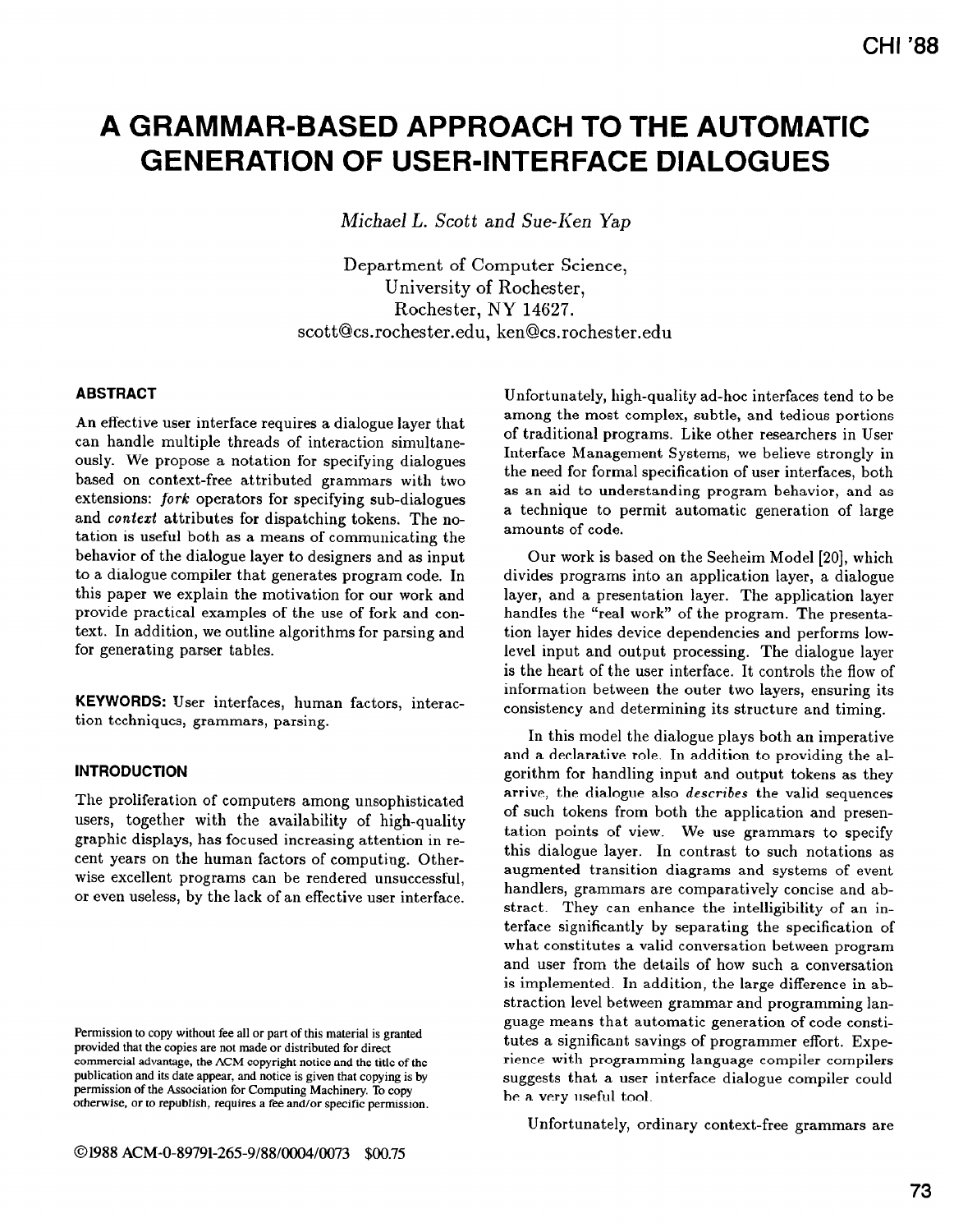### CHI '88

inadequate for the interactive, multi-threaded dialogues of modern interfaces. Two principal problems arise. First, users will often wish to conduct several concurrent conversations with an application, conversations that may or may not be nested. The dialogue's parsing algorithm must be able to handle arbitrary interleavings of concurrent conversations, dispatching each token to the appropriate production. Second, input must often be parsed differently depending on the window, or context in which it was entered. Since the number of contexts cannot generally be predicted at dialoguegeneration time, a notation for specifying dialogues requires a mechanism for expanding the input alphabet in a regular way at run time.

The need for multi-threading arises not only in concurrent conversations, but also in the management of input from multiple devices. Buxton and Myers [3] found two-handed input for user tasks to be an improvement over single-handed input. Projects such as the Sassafras UIMS [11,12] already provide support for both types of concurrency, but existing work has yet to combine such support with the conceptual advantages of grammarbased notation.

We address the shortcomings of context-free grammars with a pair of additional concepts. For concurrent conversations, we allow productions to fork off subparsers that continue in parallel. For multiple contexts, we introduce a special synthetic attribute for tokens that can assist in driving the parse. Fork productions and context attributes are related in the sense that separate conversations will usually take their input from separate contexts. However, a single-threaded conversation may use several contexts, and a multi-threaded conversation may only require a single context. For this reason, we present the notions of fork and context as essentially independent.

### FORK OPERATORS

In order to support concurrent, interleaved conversations, we augment context-free grammars' with two new operators: the parallel and operator:  $\&x$ , and the parallel or operator:  $|| \cdot ||$ . Both operators cause the creation of sub-parsers which work in parallel.

> Two productions joined by && are a production. The combined production succeeds when both of the sub-productions succeed. More formally, the combined production generates all interleavings of strings generated by the sub-productions.

Two productions joined by II are a production. The combined production succeeds when either of the sub-productions succeeds. More formally, the combined production generates all interleavings of a string generated by one sub-production with a prefix of a string generated by the other sulbproduction.

The && operator is useful when the order of input is immaterial. Filling in a form is one example:

### form  $\rightarrow$  A && B

Both A and B must appear in the input for form to succeed. The tokens that  $A$  and  $B$  derive may appear in any order in the input.

The  $\vert\vert$  1 operator is useful when the completion of one sub-production obviates the need for the other. Usergenerated interrupts (e.g. from hitting the  $DELETE$ key) are one example:

### getnumber  $\rightarrow$  interrupt || read digits

The completion of either interrupt or read\_digits will cause getnumber to succeed. Different levels of interrupts can be used to back the parser out to arbitrary pre-arranged positions.

Together, the parallel and and or operators allow us to construct a hierarchy of sub-parsers to manage a conversation with multiple levels of aborts, nested parallel conversations (e.g. for interactive help), and other useful structure.<sup>2</sup> More detailed examples can be found in the section on USAGE.

We impose one additional rule on the use of fork operators: it must always be possible to predict their use without lookahead. In other words, if A is the left hand side of a fork production and  $\alpha A$  is a prefix of a valid sentential form, then every valid sentential form beginning with  $\alpha$  must in fact begin with  $\alpha A$ , or be derivable from a sentential form that begins with  $\alpha A$ . This amounts to insisting that concurrent conversations must be started explicitly by user or application action, and need not be detected in response to the arrival of input from one of the branches. This rule simplifies parsing considerably. We also believe it to be consistent with natural dialogue structure.

<sup>1</sup> We use a hopefully self-esplanatory extended Backus-Naur Form notation.

 $2$ It is worth noting that our augmented grammars are not in general context free. The language generated by

 $A \rightarrow B$  and  $C$ 

 $\texttt{B}\ \rightarrow\ \texttt{a}\ \texttt{B}\ \texttt{c}\ \ensuremath{\dagger}\ \epsilon$ 

 $\texttt{C} \rightarrow \texttt{b} \texttt{C} \texttt{d} \texttt{I} \texttt{c}$ 

is one example; its intersection with the regular set  $a^*b^*c^*d^*$ is  $a^n b^m c^n d^m$ .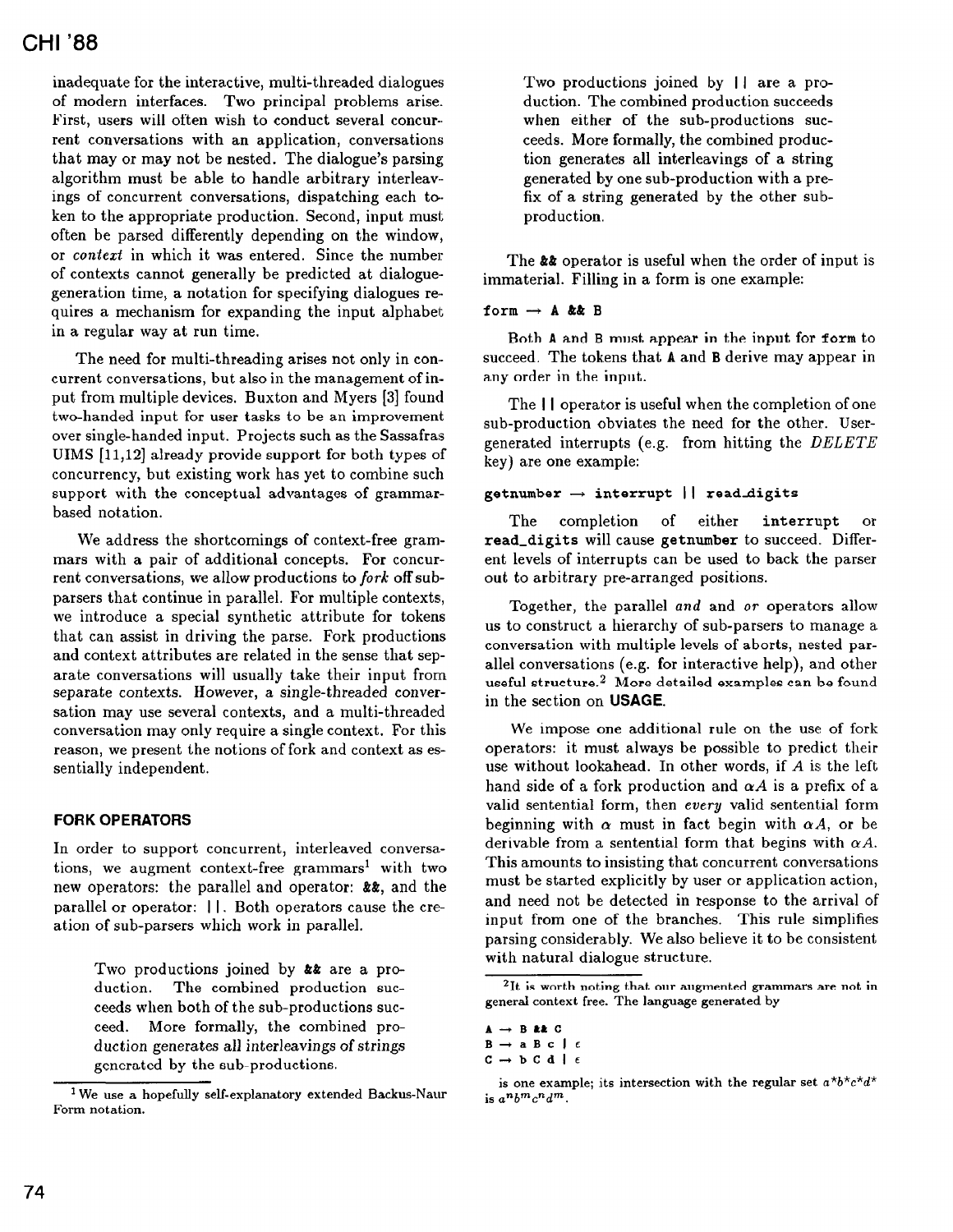### **CONTEXT ATTRIBUTES**

In a multi-window application, otherwise indistinguishable inputs originating from different windows of the presentation layer must generally be passed through to the dialogue as distinct tokens. If an unbounded number of windows can be created at run time, it becomes impossible to enumerate all tokens in a finite grammar at dialogue-generation time. We therefore propose that all tokens possess at least two synthetic attributes: value and context. Value captures the usual notion of token type. Context allows the dialogue to differentiate between tokens of the same value from different sources.

For managing the use of context we adopt a notation based on left-attributed LL( 1) grammars in simpleassignment form [2,15]. The inherited attributes of a symbol  $X$  in a production of an L-attributed grammar depend only on attributes of RHS symbols to the left of  $X$  or on inherited attributes of the LHS of the production. In an  $LL(1)$  grammar, all attributes can be evaluated left-to-right, in the course of the parse itself. The simple-assignment property requires that all dependencies be copy rules; computation is performed solely in action routines. The restriction to one token of lookahead is consistent with intuitive behavior for interactive systems.

We augment the usual predictive parsing algorithm to use context to guide the parse. In addition to matching in value, each token must also match in context. Actual context values are not known at dialoguegeneration time, but the locations in which those values will appear at run time can be predicted. Each parse table entry describes where to find, at run time, the context for which the entry is valid. Value attributes index into the parse tables; context attributes are used to dispatch tokens to the appropriate sub-parser.

Attributes that contain context values must be identified to the dialogue compiler. Rules for the dialogue notation ensure that whenever parallel sub-parsers are able to accept tokens with the same value, those tokens will appear in different contexts. First, action routines that return context values in synthetic attributes are required to create new, unique values for each call. Second, the copy rules for a given production are not permitted to assign the same context value into two different inherited attributes of a non-terminal on the RHS or two different synthetic attributes of the non-terminal on the LHS. Furthermore, no context value may be copied into both branches of a fork unless the value alphabets of the two sub-productions are disjoint. Simply put, the branches of a fork either (1) partition the token value alphabet between them, or (2) only know the names of different contexts.

An alternative parsing algorithm results from im-

posing the further restriction that sub-parsers inherit a fixed and statically determinable number of contexts. This means that synthesized contexts may not be used within the sub-dialogue in which the action appears, but may only be passed to an inferior sub-dialogue. With this rule it is possible to re-write each sub-dialogue as a conventional context-free grammar, without context attributes. Arbitrary (e.g. LR) parsing algorithms can then be employed.

Limiting sub-dialogues to a fixed number of contexts is not as serious a restriction as it might at first appear. Artificial sub-dialogues may be introduced in order to change to a new and different context:

 $S \rightarrow \ldots X \ldots$  $X \rightarrow Y$  & & c

For convenience we can introduce a unary operator ! , that serves to begin a new sub-dialogue for the following symbol, without the necessity of creating a trivial branch:

```
S \rightarrow \ldots ! Y \ldots
```
Both of the parsing techniques (predictive and general) are discussed in the section on ALGORITHMS.

#### Example

Consider a simple dialogue that creates two new subwindows upon receipt of a special key. In the following, inheritance rules are shown in brackets. W. ctx = S . ctx means that the ctx attribute of W is copied from the ctx attribute of S.

| $S \rightarrow V$                         |                           |
|-------------------------------------------|---------------------------|
|                                           | $[V.ctx = S.ctx]$         |
| $W \rightarrow char+ \&\&$ new N          |                           |
|                                           | [char.ctx = $W.$ ctx,     |
|                                           | $new.ctx = W.ctx$ ]       |
| $N \rightarrow$ #create $(X \mid \mid Y)$ |                           |
|                                           | $[X. ctx = #create.ctx1,$ |
|                                           | $Y.$ ctx = #create.ctx2]  |

new is a token that is not generated by char (for example, a special key), obeying rule (1). The action #create produces two new windows and passes their contexts to X and Y, obeying rule (2).

### ALGORITHMS

Our predictive parsing algorithm differs from that of a standard LL(l) parser in two important ways. First, prediction of a forked production suspends the current parser and creates sub-parsers that continue in parallel, using their own parse tables. Completion of one (for I 1) or all (for kk) sub-parsers allows the suspended parent to continue. Second, each parse table entry contains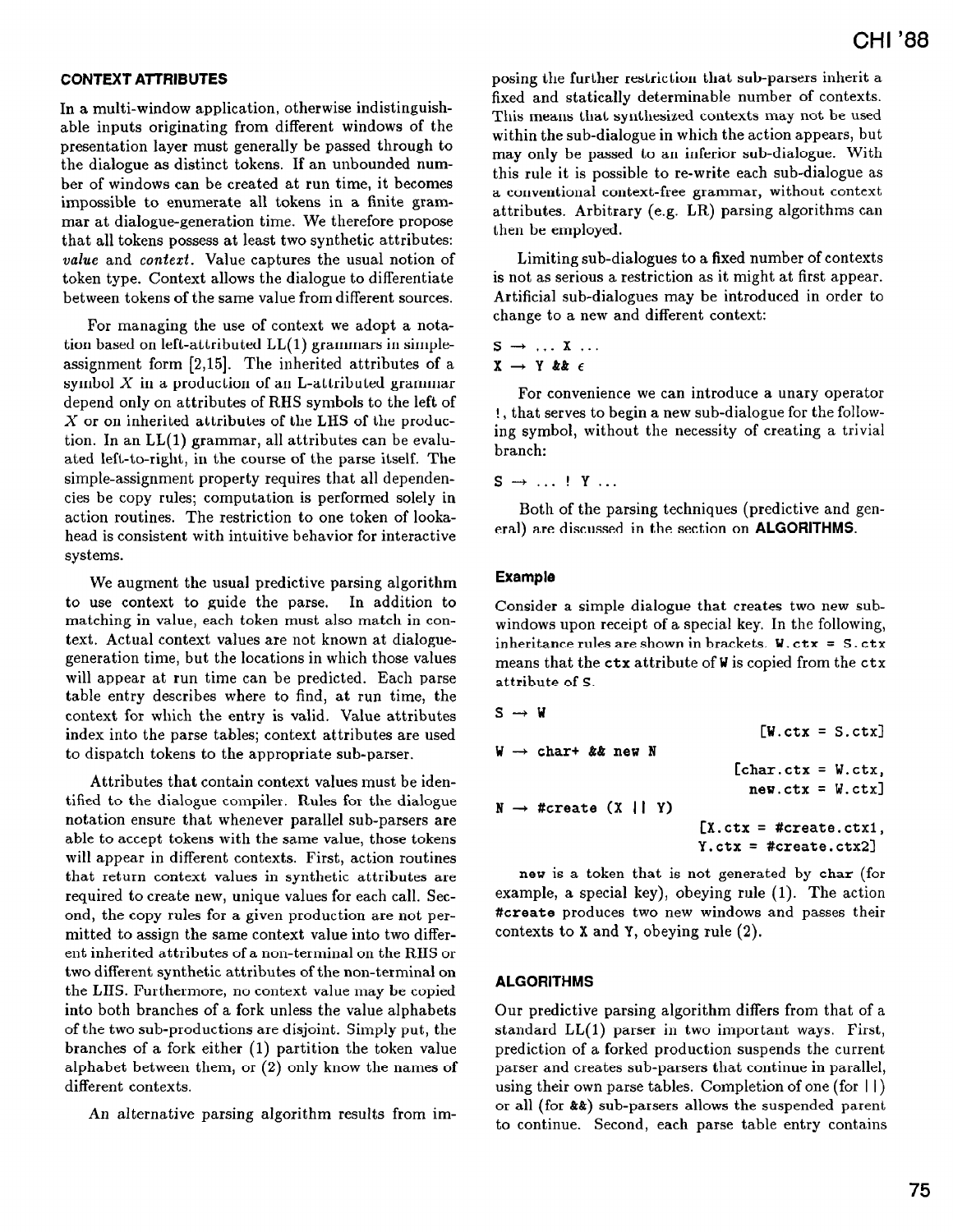### CHI '88

context information that is used to determine which of several running parsers should receive each input or output token.

The production  $X \to \alpha$  may appear in entry [X, a] of a parse table for either of two reasons. It may be that a is in  $FIRST(\alpha)$ , in which case the context expected for a can be found in one of the attributes of X. The appropriate attribute can be determined at dialogue generation time (via a straightforward extension of the algorithm for building FIRST sets), and the choice between parallel parsers can be made by inspecting the symbol at the top of each stack.

Alternatively,  $\alpha$  may generate  $\epsilon$ , and a may be in  $\textit{FOLLOW}(X)$ , in which case the context expected for a can be found in an attribute of some symbol farther down the parse stack. Unfortunately, the identity of this deeper symbol may not be uniquely determined by  $X$ and  $a$ ; it may depend on the production in which  $X$  was originally predicted. One obvious remedy is to arrange for unique context information by using exact lookahead information instead of FOLLOW sets when building parse tables. In the worse case, this solution is equivalent to modifying the grammar so that every symbol that can generate  $\epsilon$  appears on the RHS of only one production. The result is a potentially enormous increase in parse table sizes. If typical grammars approach this worst-case behavior, it may be preferable to maintain conventional tables and cope dynamically with multivalued context information. The rules described in the section on CONTEXT ensure that the context of the a will be acceptable to at most one of the currently-active parsers. We can tentatively pursue  $\epsilon$  productions in all those parsers at once; resulting attempts to match the a will fail in all but one.

In order to ensure that the expected context of a token is known when the token is first encountered, we must insist that no action routine produce the context value for the token used to predict that action routine. Since it is arguably counter-intuitive for any action routine in an interactive program to require examination of a following token, it might be appropriate to enforce the stricter rule that we never need to look through an action routine to see the token that predicts it.

### Alternative approach

If input to a sub-dialogue is limited to a fixed number of contexts, it becomes possible to transform an extended grammar with context attributes into a conventional context-free grammar without context attributes. Any standard parsing algorithm can then be employed. The idea is to replace each symbol X in the extended grammar with a new symbol for every possible set of values of  $X$ 's context attributes. The dialogue compiler

can assign a name to each of the contexts of the subdialogue even though the actual context values will not be known until run time. A table created when the subparser begins execution can be used to translate from <token value, context value> pairs to token values in the alphabet of the new, conventional grammar.

If a sub-dialogue inherits  $c$  contexts, a token in the original extended grammar may be replaced by up to  $c$ tokens in the new grammar. A non-terminal  $A$  with  $t$ inherited context attributes may be replaced by up to  $c<sup>t</sup>$  non-terminals in the new grammar. Each of the productions for which A forms the LHS will be replicated up to  $c<sup>t</sup>$  times. As with the use of exact lookahead sets in the predictive parsing algorithm, this technique has the potential to increase parse table sizes dramatically. It is not yet clear how much storage would be required for typical dialogue grammars.

The predictive parsing algorithm (with regular FOLLOW sets) has the advantage of small, conventional tables. Either the exact lookahead sets or the alternative algorithm would save time on  $\epsilon$  productions, but with potentially unacceptable space requirements. The alternative algorithm can be used with a shiftreduce parser, but but this may not be much of an advantage; predictive parsing seems ideally suited to interactive programs.

### USAGE

We illustrate the use of our grammar notation with two applications: a source level debugger and a rudimentary TTY driver.

### Dbxtool

We describe a simplified version of the dbxtool source debugger for Sun Workstations [1]. *Dbxtool* has a command window, a button window, a status window and a source window.. Assume that the command window parses its input stream and sends only complete tokens such as print or continue to the dialogue. The button window provides many of the commands of the command window in the form of radio buttons for user convenience.

The initial production starts up all windows:

```
S \rightarrow #create (C+ || status+ || source+)
               [C.cmd = #create.cmd, 
                C.but = #create.but, 
            status.ctx = #create.st,
         source.ctx = #create.src]
```
The action #create starts up all four windows. Inputs from both the command and button windows are accepted by the sub-productions of C. For each radio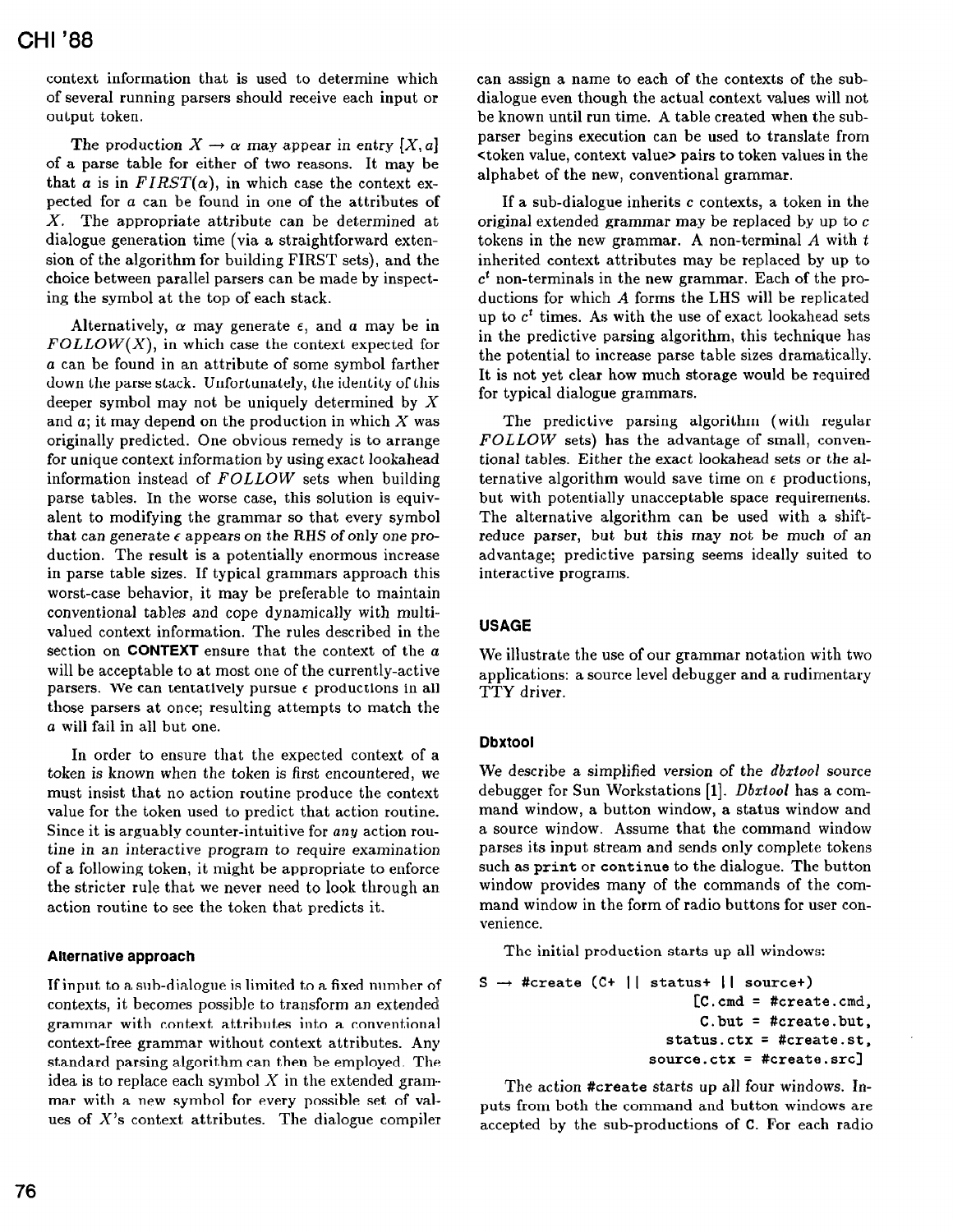button, c derives two productions, one starting with the command typed in and the other with the command clicked on. In the productions below, the capitalized tokens are associated with and derive context from the button window. The actions triggered have been elided. The triggered actions are different in print and PRINT as the latter uses the currently highlighted entity.

- $C \rightarrow print$  entity name ...
- $C \rightarrow PRINT$  #check\_selection ...
- $C \rightarrow$  stop location ...
- $C \rightarrow STOP$  #check\_selection ...
- $C \rightarrow next$  | NEXT | step | STEP

One point not apparent from the grammar fragments above is that the dialogues for the sub-windows need not be grouped together. Productions can be placed close to related data structures and program actions to form interaction modules. With appropriate tools for building libraries and encapsulating modules, sub-grammars can provide an extremely effective form of dialogue abstraction.

### TTY driver

Our second example is a TTY driver that obeys the XOFF/XON convention for suspending output. This example shows how a grammar can handle input from more than one source, in this case the program and the user. It also demonstrates that although we have used examples drawn from windowing systems, the notation is general enough to describe any kind of dialogue that handles information as tokens.

 $TTY \rightarrow (char #copy | XOFF+ XON)+ || ABORT$  $[char. ctx = TTY.out, XOFF. ctx = TTY.in,$  $XON.ctx = TTY.in, ABORT.ctx = TTY.in]$ 

#copy is an action that sends the character to be output to the presentation.

### PREVIOUS WORK

In addition to context-free grammars, two other major classes of notation have been proposed for specifying dialogues [6]: transition diagrams and event handlers.

Transition diagrams have been used by Newman, Edmonds, Guest, Jacob and Wasserman [4,8,14,17,22]. Nodes in the network correspond to states in the program and arcs to actions that cause a change in state. Actions are triggered by user input. Recursive transition diagrams are needed to represent nested interactions. Transition diagrams provide an excellent means of presenting information visually; Harel [10] uses them as the basis of a visual programming notation called statecharts. The major drawback with transition diagrams is the verbosity of the representation. A typical textual representation of a transition diagram enumerates for each state: the input tokens, the successor states resulting from acceptance of tokens, and actions, if any.

Event handlers were proposed by Green [7] and have been used in the U. of Alberta UIMS [7] and ALGAE [5]. The dialogue layer is divided into event handlers. Each handler contains internal state which may be altered by the execution of actions upon the receipt of events from outside. The source of events may be the application, the presentation, or another handler. Event handlers may choose the types of event they are willing to accept. The entire collection of handlers resembles an objectoriented system such as Smalltalk-80, except that inheritance of properties is not generally required. Event handlers have the drawback that the input/output language cannot readily be determined without inspecting handler code. Clarity also suffers from the fact that an event may activate more than one handler. It may not be easy to determine which handlers will be active at any given time. Finally, because they so closely resemble program code themselves, event handlers provide relatively little opportunity for labor-saving compilation. The abstraction level of grammars is significantly higher.

Context-free grammars have been used by Banau and Lenorovitz [9], and Olsen [18,19]. The Input Tools notation of Van den Bos [21] can in some sense be considered a cross between event handlers and CFG notations. Our work borrows the fork operators from Input Tools. To our knowledge, no previous work has approached the problem of providing multi-threading and token dispatch in CFGs by extending the notation and hence the class of languages accepted. Unlike Input Tools, our method does not require prohibitive run-time overhead [16].

When arbitrary actions with side effects are allowed in the dialogue, all three major models have the same descriptive power as a Turing machine. In fact, a dialogue that does not require Turing-equivalent power is likely to be trivial. We prefer grammars because the notation is both concise and abstract, the input language is specified explicitly and the separation between input specification and action is clear.

### STATUS OF WORK

We have completed the design of the dialogue language of our UIMS. We will begin soon to build a dialogue compiler that generates parse tables from grammars written in the notation described.

To gain acceptance by designers, a notation must allow hierarchical composition of dialogues, starting with